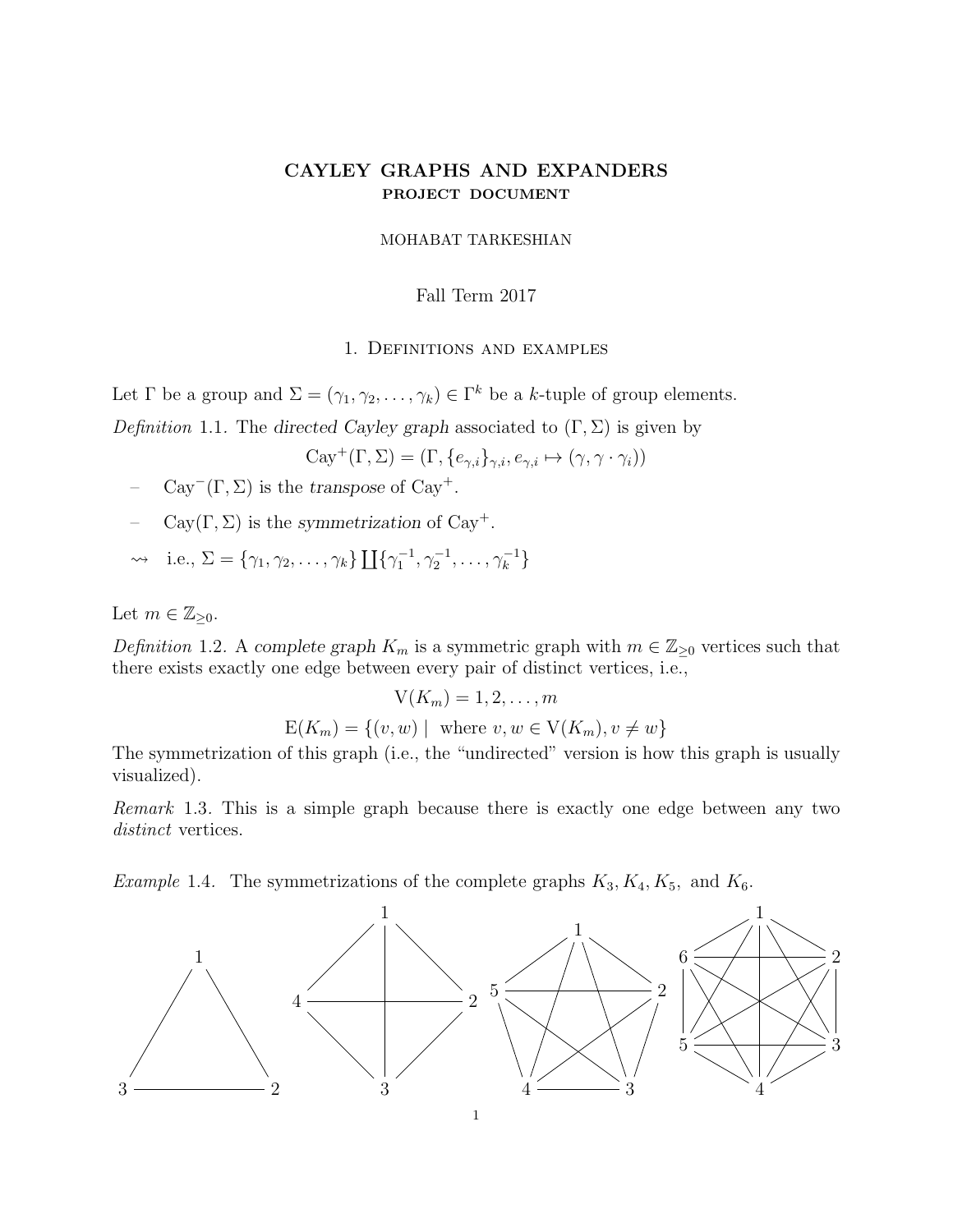Example 1.5.

 $\text{Cycle}_m \cong \text{Cay}(\mathbb{Z}|m, \{\pm 1\})$  if and only if  $m \geq 3$ .

It is clear that Cycle<sub>1</sub>  $\ncong$  Cay( $\mathbb{Z}, \{\pm 1\})$ ). Also, Cycle<sub>2</sub>  $\ncong$  Cay( $\mathbb{Z}/2, \{\pm 1\}$ ) since in  $\mathbb{Z}/2, 1 = -1$ and  $\text{Cay}(\mathbb{Z}|2,\{1\}) \cong \text{Path}_2$  but clearly  $\text{Path}_2 \not\cong \text{Cycle}_2$ .

Hence,  $Cycle_m \cong Cay(\mathbb{Z}|m, \{\pm 1\}) \Rightarrow m \neq 1, 2$ . If  $m \geq 3$ , then  $Cay(\mathbb{Z}|m, \{\pm 1\})$  is the graph with  $V(G) = \mathbb{Z}/m$ , and for every  $v \in V(G)$ , deg  $v = 2$ , one edge  $e \mapsto (v, v + 1)$  and  $e' \mapsto (v, v-1)$  (note:  $\tau(e) \mapsto (v+1, v)$  and  $\tau(e') \mapsto (v-1, v)$  by the symmetrization). Since this exactly describes a cycle graph on m vertices, then  $Cay(\mathbb{Z}|m, \{\pm 1\}) \cong Cycle_m$ .

*Example 1.6.* For all  $m \geq 2$ ,  $K_m \cong \text{Cay}(\mathbb{Z}|m, \mathbb{Z}|m \setminus \{0\})$ .

This is clear by the definition of a complete graph  $K_m$ , as it has an edge between two vertices if and only if the vertices are distinct. Hence, construct a Cayley graph on the group  $\mathbb{Z}/m$ by defining  $\Sigma$  as excluding  $\{0\}$  from the vertex set (i.e., excluding self-loops). Then, this describes a complete graph on m vertices.

Remark 1.7. The above examples show that Cayley graphs can have a completely different structure even if the group  $\Gamma$  is the same.

Example 1.8. A combinatorial example.

Let  $n \geq 3$ . Define  $V_n$  as the finite set given by all possible arrangements of a deck of n cards, denote it  $D_n$ :

 $V_n = \{$ all possible arrangements of a deck  $D_n$  of n cards

By the multiplicative rule for counting, then  $|V_n| = n!$ . Suppose that the arrangement  $a_1a_2\cdots a_n$  represents  $a_1$  as the card on top and  $a_n$  as the card on the bottom. Define  $G_n$ as the symmetric simple graph on n vertices such that the symmetrized edges correspond to the following possibilities:

- Exchanging the top two cards;
- Bringing the bottom card to the top;
- Connecting the top to the bottom; or
- Connecting the bottom to the top.

To conceptualize this, consider a deck  $D_3$  of 3 cards a, b, c. Then,  $V_n = \{abc, acb, bca, bac, cab, bca\}.$ 

- Exchanging the top two cards identifies the following edges:  $abc \leftrightarrow bac$ ,  $acb \leftrightarrow cab$ and  $cba \leftrightarrow bca$ .
- Bringing the bottom card to the top identifies the following edges:  $abc \leftrightarrow cab, acb \leftrightarrow$  $bac, cba \leftrightarrow acb, \text{ and } bca \leftrightarrow abc.$
- Connecting the top to the bottom or the bottom to the top identifies the edges:  $abc \leftrightarrow bca, acb \leftrightarrow cba, cba \leftrightarrow bac, bac \leftrightarrow acb, cab \leftrightarrow abc, and bca \leftrightarrow cab$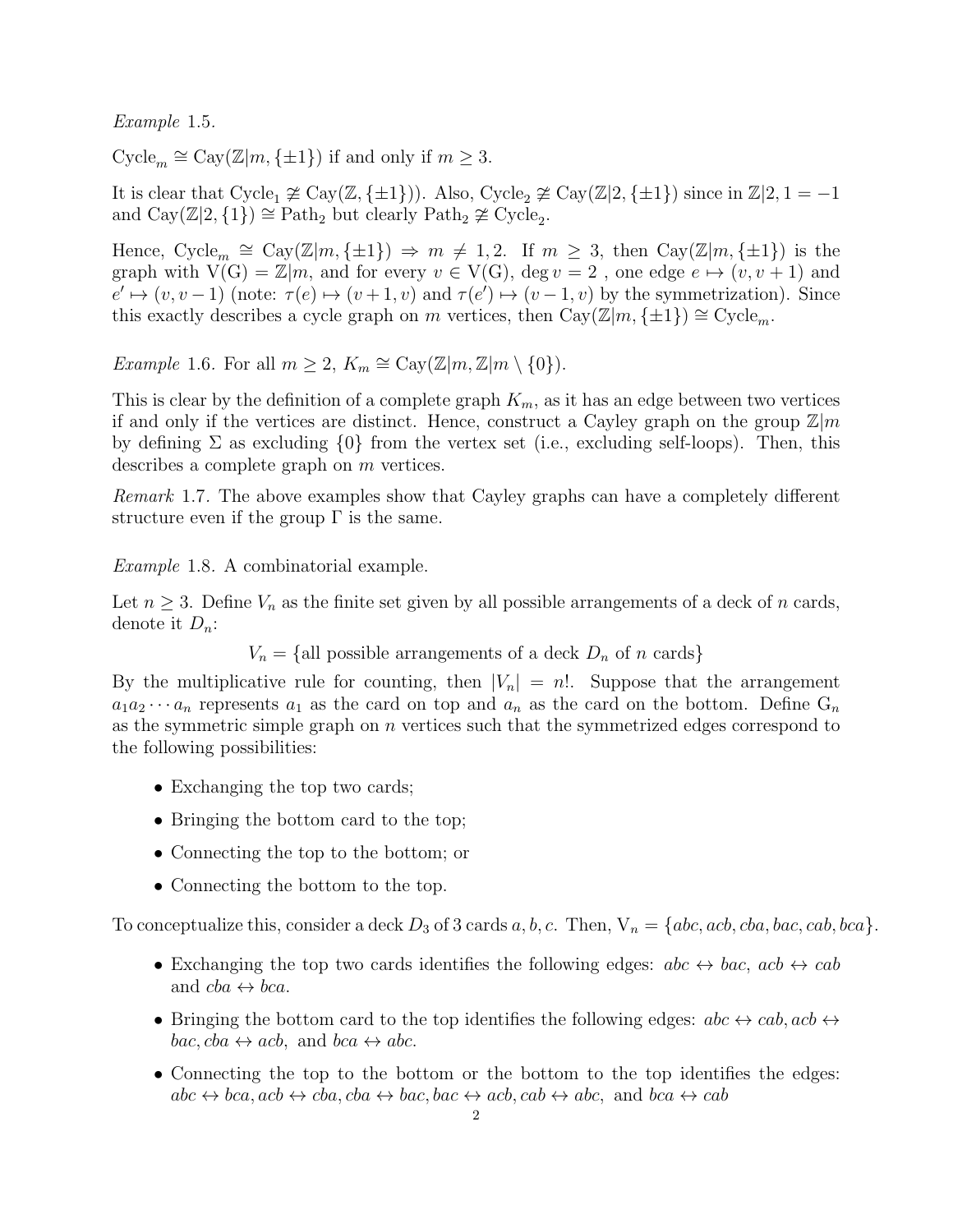Remark 1.9. In the above transformations of arrangements, if two edges are found between two arrangements, since  $G_n$  is a *simple* graph, we consider both transformations as representing a single edge (i.e., no multiple edges).

This graph  $G_3$  would appear as follows (by drawing one single undirected edge to represent an edge e and its transpose  $\tau(e)$ ).



Remark 1.10. This is isomorphic to the Cayley graph  $\text{Cay}(S_n, T_n)$  where  $S_n$  is the symmetric group and  $T_n = \{\tau \mid \tau \in sym([n]), |\tau| = 2\}$  (here,  $\tau$  denotes any transposition in the symmetric group  $S_n$ ; i.e., exchanging any two elements).

Example 1.11. A symmetric group example of a Cayley graph.

Cay(S<sub>3</sub>,  $\Sigma$ ) where  $\Sigma = \{(12), (23), (123)\} \cup \{(12), (23), (132)\}$  (note: contains multiple edges).

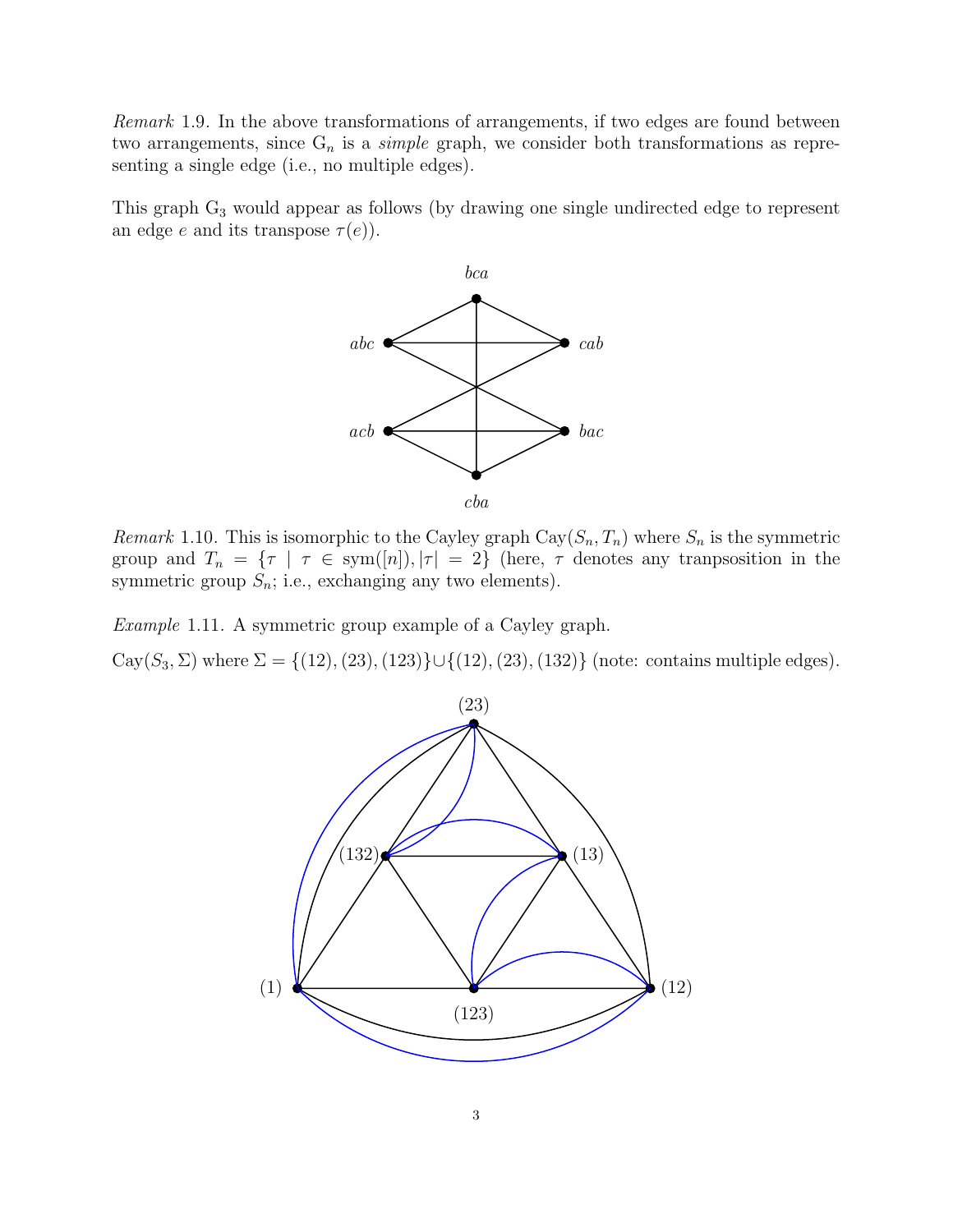## **Proposition 1.12.** Cay(Γ, Σ) is 2k-regular.

Proof. This follows by definition of a Cayley graph and the fact that

$$
\Sigma = \{ \gamma_1, \gamma_2, \dots, \gamma_k \} \coprod \{ \gamma_1^{-1}, \gamma_2^{-1}, \dots, \gamma_k^{-1} \}.
$$

That is, for any vertex  $v \in \Gamma$ , there are 2k choices for an edge with their tail at v since  $(t, h)(e) = (v, w)$  if and only if  $w = v \cdot \gamma_i$  for some  $\gamma_i \in \Sigma$ . There are 2k choices for  $\gamma_i$ . As there exist exactly  $|\Sigma| = 2k$  edges with their tail at v then by symmetry, deg  $v = 2k \Rightarrow \text{Cay}(\Gamma, \Sigma)$ is  $2k$ -regular.

<span id="page-3-0"></span>**Proposition 1.13.**  $G = Cay(\Gamma, \Sigma)$  is connected if and only if  $\Sigma$  is a generating set of  $\Gamma$ .

Proof.

 $\Rightarrow$  Suppose G is connected. Let  $x \in \Gamma = V(G)$  be arbitrary.

Since G is connected, there exists some path of length  $m \in \mathbb{Z}_{\geq 0}$  from  $1 \in \Gamma$  to  $x \in \Gamma$ . For this m, let f: Path<sub>m</sub>  $\rightarrow$  G be a graph morphism such that  $V(f)(0) = 1$  and  $V(f)(m - 1) = x$ . For  $0 \leq i \leq m-1$ , denote  $x_i = V(f)(i) \in V(G)$ . Then, by definition of f and  $x_i$ , we have that

$$
x_0 = 1 \text{ and } x_m = x
$$

By definition of edges in  $G = Cay(\Gamma, \Sigma)$ , for each i, there exists some  $\gamma_i \in \Sigma$  such that

$$
E(f)(i) = (x_{i-1}, x_{i-1} \cdot \gamma_i) = (x_{i-1}, x_i)
$$

$$
\Rightarrow x_i = x_{i-1} \cdot \gamma_i
$$

By induction (and the definition of f and  $\text{Path}_m$ ), then the following holds.

$$
x = x_m = x_{m-1} \cdot \gamma_m = (x_{m-2} \cdot \gamma_{m-1}) \cdot \gamma_m = \dots = \gamma_1 \cdot \gamma_2 \cdot \gamma_3 \cdot \dots \cdot \gamma_m
$$

Hence,  $x \in \langle \Sigma \rangle$ . As  $x \in \Gamma$  was arbitrary, then  $\Gamma \subseteq \langle \Sigma \rangle$  and hence  $\langle \Sigma \rangle = \Gamma$ .  $\Sigma$  is a generating set of Γ.

 $\Leftarrow$  On the other hand, suppose  $\Sigma$  is a generating set of the group  $\Gamma$ .

Let  $x, y \in \Gamma = V(G)$  be arbitrary vertices of the cayley graph Cay(Γ, Σ). By definition of groups,  $x^{-1}y \in \Gamma$ . Since  $\Gamma = \langle \Sigma \rangle$ , then there exists some  $d \in \mathbb{Z}_{>0}$  such that

$$
x^{-1}y = \gamma_1 \cdot \gamma_2 \cdots \gamma_d
$$

Define  $g: \text{Path}_{d} \to G$  as the graph morphism given by the following.

$$
V(g)(0) = x;
$$
  
 
$$
V(g)(i) = x \cdot \gamma_1 \gamma_2 \cdots \gamma_i \text{ for all } 1 \le i \le d; \text{ and}
$$
  
 
$$
E(g)(i - 1, i) = (x \cdot \gamma_1 \gamma_2 \cdots \gamma_{i-1}, x \cdot \gamma_1 \gamma_2 \cdots \gamma_i) \text{ for all } 1 \le i \le d
$$

This is a well-defined graph morphism since there exists an edge from the vertex  $x \cdot \gamma_1 \gamma_2 \cdots \gamma_{i-1}$ to  $x \cdot \gamma_1 \gamma_2 \cdots \gamma_{i-1} \gamma_i$  for all i (simply by the Cayley structure of the graph and multiplying by  $\gamma_i \in \Sigma$ ).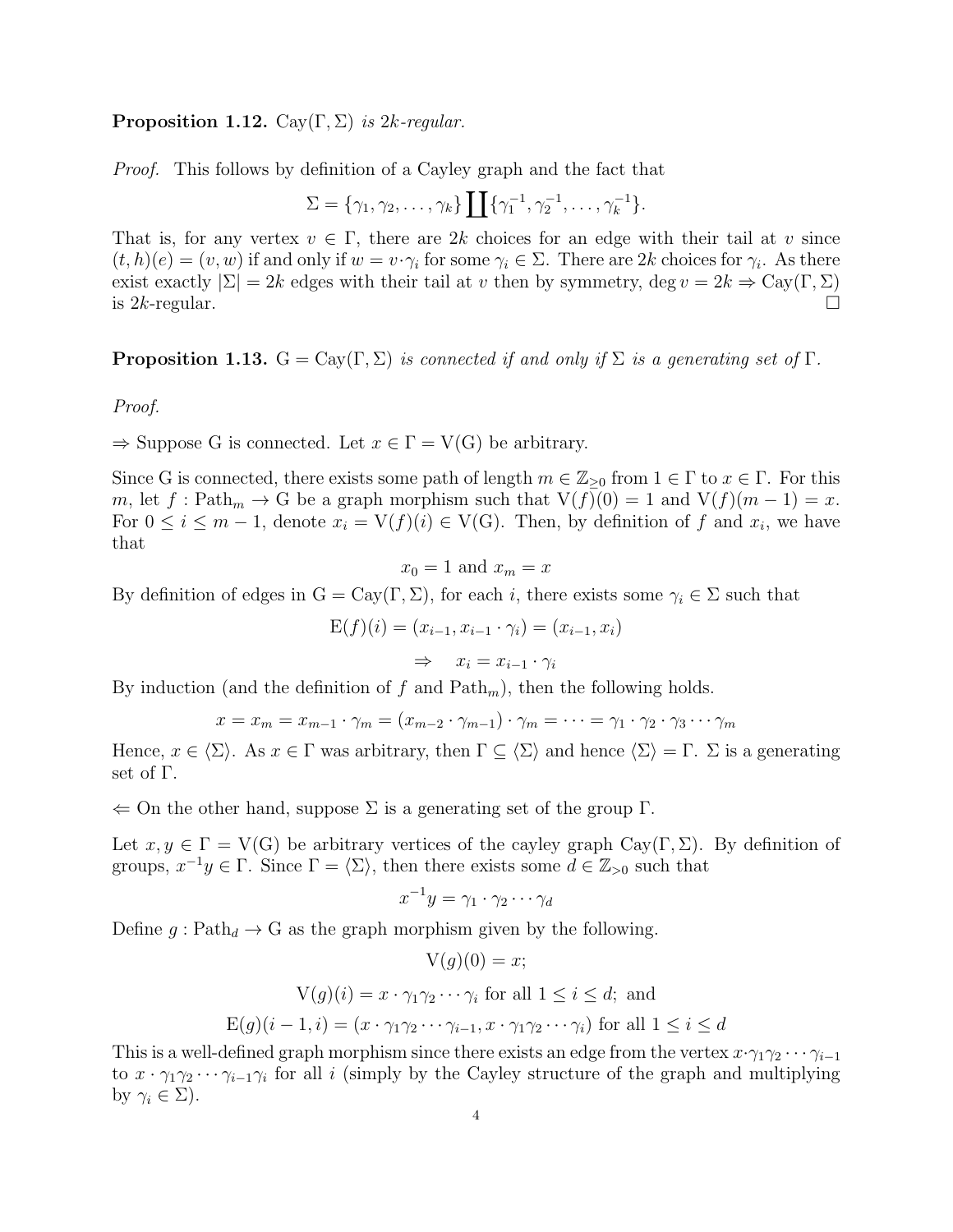Note that this morphism shows that  $V(g)(0) = x$  and  $V(g)(d) = x \cdot \gamma_1 \cdot \gamma_2 \cdot \cdot \cdot \gamma_d = x \cdot (x^{-1}y) =$ y. Hence, there exists a path of length  $d > 0$  from x to y. As  $x, y \in V(G)$  were arbitrary, then G is connected.

**Proposition 1.14.** Suppose  $\Sigma$  is a generating set of the group  $\Gamma$ . Cay(Γ, Σ) is bipartite  $\Leftrightarrow$  there exists a surjective group homomorphism  $\pi : \Gamma \to {\pm 1}$  such that  $\pi(\gamma_i) = -1$  for all  $\gamma_i \in \Sigma$ .

 $\Box$ 

## Proof.

 $\Rightarrow$  Suppose that Cay(Γ, Σ) is bipartite. By definition, there exists a map (a colouring)  $c : \Gamma \to {\pm 1}$  such that for all  $v \sim w \in \Gamma$ ,  $c(v) \neq c(w)$ . Considering  $c(1)$ , if  $c(1) \neq 1$ , then  $-c$  is also a colouring of the vertices Γ. Without loss of generality, assume that  $c(1) = 1$ .

Claim 1.15. c is a group homomorphism.

This can be shown by inductively taking steps away from  $1 \in \Gamma$ . If  $1 \sim \gamma$ , then by the colouring c,  $c(\gamma) = -1$  and hence  $c(\gamma) = c(\gamma \cdot 1) = -1 = c(\gamma) \cdot c(1)$ . Continuing in this way will show that c is a group homomorphism such that  $c(\gamma) = (-1)^k$  where k is the minimal path length from  $\gamma$  to 1 (note: Cay(Γ, Σ) is connected so this is well-defined). Then, for any  $\gamma, \gamma' \in \Gamma$ ,  $c(\gamma \cdot \gamma') = c(\gamma) \cdot c(\gamma')$ . Also, since  $1 \sim \gamma_i$  for all i (by the tail-head map of the Cayley graph), then by this colouring/homomorphism:  $c(\gamma_i \cdot 1) \neq c(1) = 1$ , hence  $c(\gamma_i) = -1$ for all  $i$ .

 $\Leftarrow$  Conversely, suppose there exists a homomorphism  $\pi : \Gamma \to {\pm 1}$  such that  $\pi(\gamma_i) = -1$ for all  $\gamma_i \in \Sigma$ . Then, for any  $\gamma \in \Gamma$ ,  $\pi(\gamma \cdot \gamma_i) = \pi(\gamma) \cdot \pi(\gamma_i)$ . This implies that  $\pi(\gamma \cdot \gamma_i) =$  $-\pi(\gamma) \neq \pi(\gamma)$ . That is, for any  $\gamma \in \Gamma$ ,  $\pi(\gamma) \neq \pi(\gamma \cdot \gamma_i)$ . In terms of vertices, then this is equivalent to stating that for any vertices of the Cayley graph  $v, w \in V(Cav(\Gamma, \Sigma))$ , if  $v \sim w$ , then  $\pi(v) \neq \pi(w)$ . By definition, then  $\pi$  is a colouring of the vertices of Cay(Γ, Σ) and thus  $\text{Cay}(\Gamma, \Sigma)$  is bipartite.

Remark 1.16. The preceding proposition implies the following result: If  $1 \in \Sigma$  then Cay(Γ, Σ) is not bipartite. i.e.,  $\pi(1 \cdot 1) = \pi(1) = \pi(1)^2$  and since  $(-1) \neq (-1)^2$ , then  $\pi(1) \neq -1$ .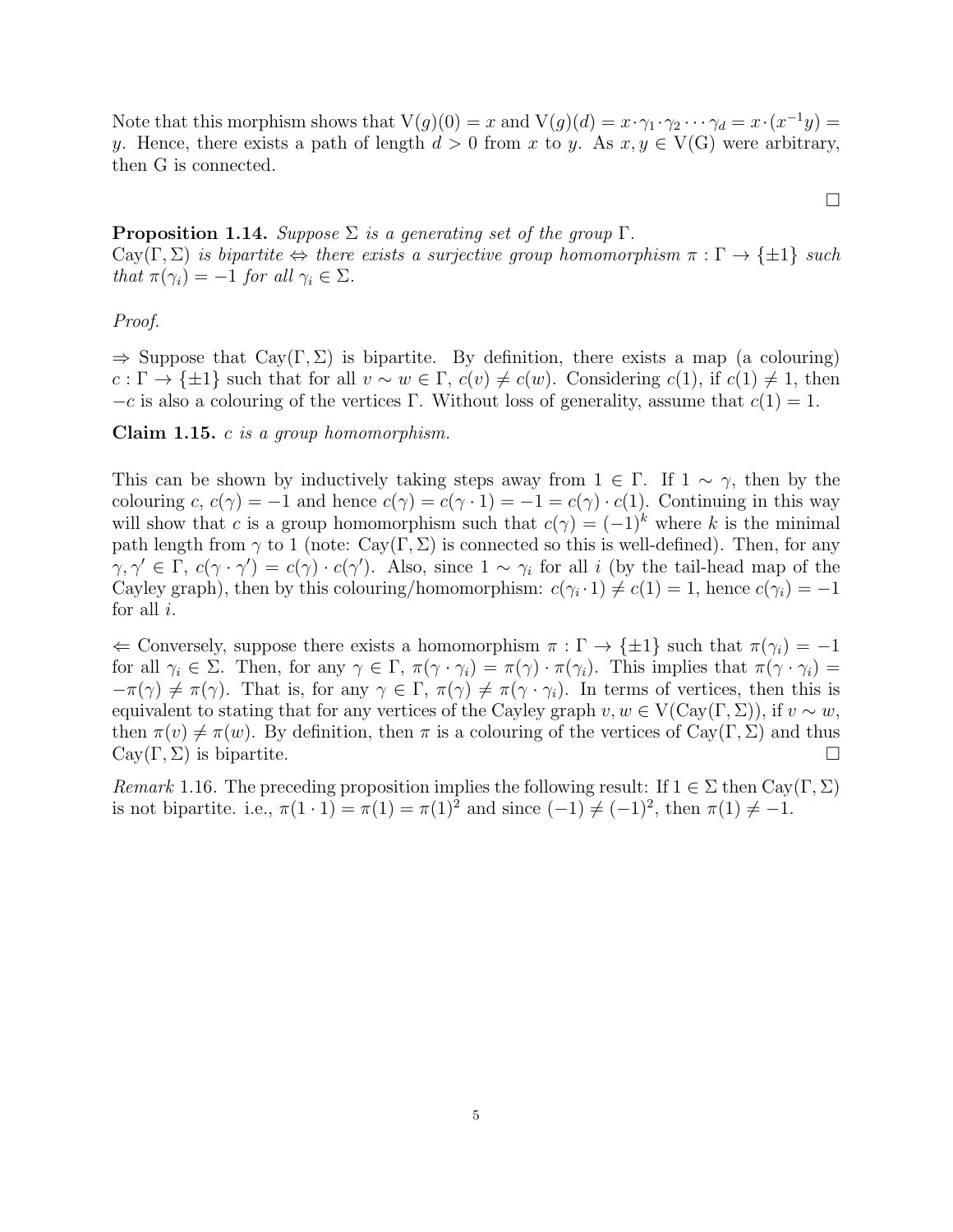### 2. Automorphisms of Cayley graphs and Cayley action graphs

Let  $\Gamma$  be a group,  $\Sigma = (\gamma_1, \gamma_2, \dots, \gamma_k) \in \Gamma^k$  be an arbitrary k-tuple of group elements as before, and let  $G = Cay(\Gamma, \Sigma)$  be the Cayley graph on  $(\Gamma, \Sigma)$ .

Consider an arbitrary group action of a group M on a set  $X, M \times X \to X$ .

Definition 2.1.

- (1) The group action is faithful if for every non-identity  $m \in M$ , there exists some  $x \in X$ such that  $m \cdot x \neq x$ .
- (2) The group action is transitive if for every  $x, y \in X$ , there exists some  $m \in M$  such that  $m \cdot x = y$ .
	- i.e., the group action has a single orbit.

Definition 2.2. An automorphism of Cay(Γ, Σ) is a bijective graph morphism  $f: \text{Cay}(\Gamma, \Sigma) \to$ Cay(Γ, Σ). The set of graph automorphisms of G forms a group, called the Cayley automorphism group of G, denote this by  $\Gamma_{aut}$ .

Definition 2.3. A group action of Γ by graph automorphisms on  $Cay(\Gamma, \Sigma)$  is a group action  $\Gamma_{aut} \times \text{Cay}(\Gamma, \Sigma) \to \text{Cay}(\Gamma, \Sigma).$ 

i.e.,  $(f, v) \mapsto V(f)(v)$  and  $(f, e) \mapsto E(f)(e)$  for all  $v \in V(G), e \in E(G)$  and where  $f \in \text{Hom}(\text{Cav}(\Gamma, \Sigma))$  is bijective.

**Proposition 2.4.** The automorphism group  $\Gamma_{aut}$  acts faithfully and transitively on Cay(Γ, Σ); the automorphism  $f_g$  associated to  $g \in \Gamma$  is given by

 $V(f_a)(x) = gx$  $E(f_a)(x, x\gamma_i) = (qx, qx\gamma_i)$ for all vertices  $x \in \Gamma$  and edges  $(x, x\gamma_i) \in E(\text{Cay}(\Gamma, \Sigma)).$ 

*Proof.* First note that this group action of  $\Gamma$  by graph automorphisms on  $G = Cay(\Gamma, \Sigma)$ acts by sending  $f_g \mapsto \{V(f_g)(G), E(f_g)(G)\} \subset G$ .

It is faithful since for any  $f_g \neq id_{\Gamma_{aut}}$ , then  $V(f_g)(x) \neq x$  for  $x \neq 1$  by definition of  $f_g$  given above.

Also, it is transitive since for each  $x, y \in V(G)$ , define  $g = yx^{-1}$ , then  $V(f_{yx^{-1}})(x) = yx^{-1}x =$ y by definition.

Remark 2.5. The above proposition is equivalent to saying that  $\Gamma$  acts by graph automorphisms on  $\text{Cay}(\Gamma, \Sigma)$  and in particular, every vertex "looks the same."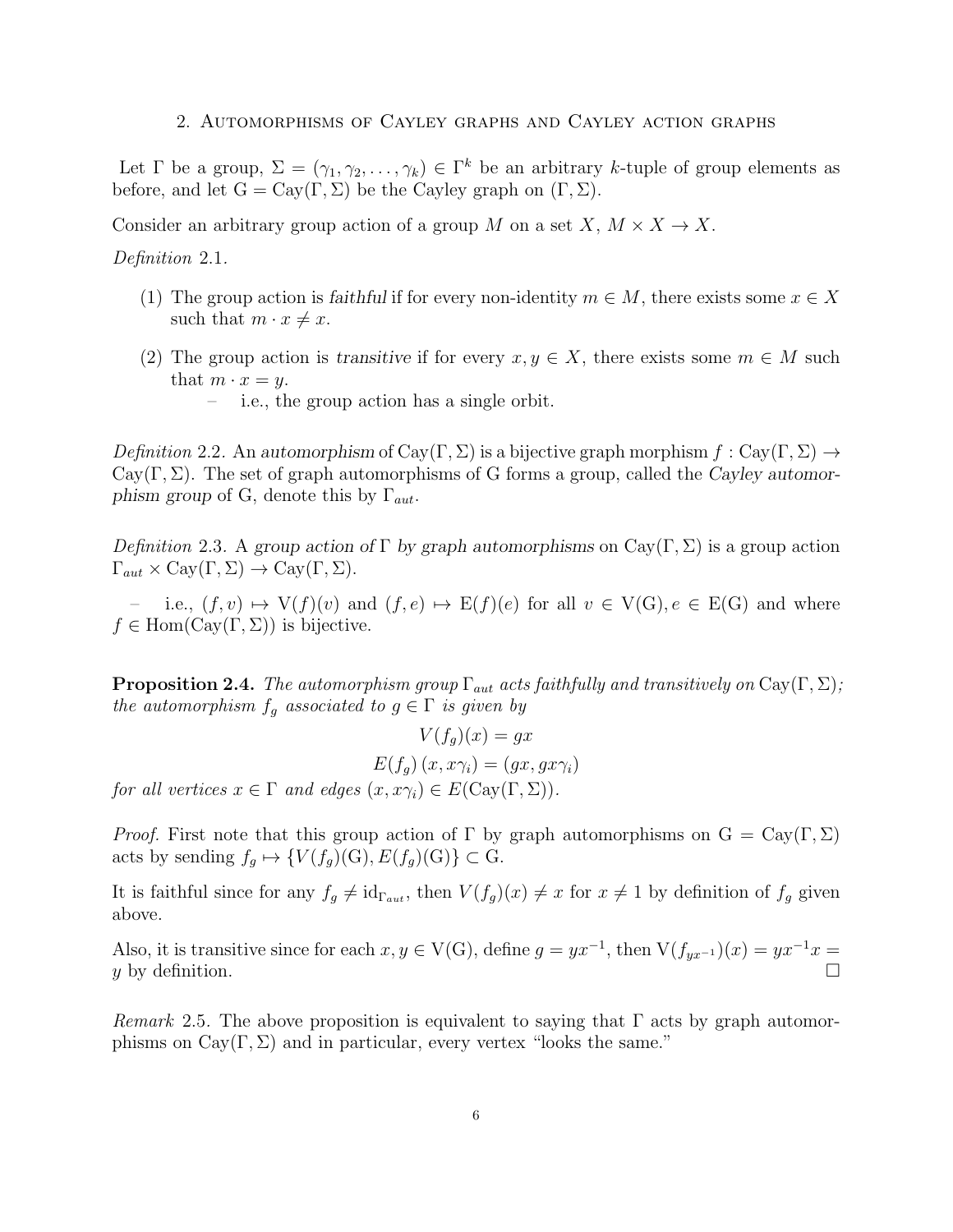Let  $\Gamma \times \Omega \to \Omega$  be a left action of  $\Gamma$  on an arbitrary set  $\Omega$ .

Definition 2.6. An directed action graph of  $\Omega$  with respect to  $\Sigma$ , denoted  $\mathcal{A}^+(\Omega,\Sigma)$  is defined by the following.

$$
V(\mathcal{A}^+(\Omega, \Sigma)) = \Omega
$$
  
\n
$$
E(\mathcal{A}^+(\Omega, \Sigma)) = (\Sigma \times \Omega) / \sim
$$
  
\n
$$
(t, h)(e) = (\gamma_i \cdot \omega, \omega) \text{ for } e \in E(\mathcal{A}^+(\Omega, \Sigma))
$$

where ∼ is an equivalence relation on  $\Sigma \times \Omega$  given by the following for all  $\gamma_i \in \Sigma$  and  $\omega \in \Omega$ :

$$
(\gamma_i, \omega) \sim (\gamma_i, \omega) \text{ and}
$$

$$
\gamma_i \cdot \omega \neq \omega \Rightarrow (\gamma_i, \omega) \sim (\gamma_i^{-1}, \gamma_i \cdot \omega)
$$

Let  $\Theta \leq \Gamma$  be a subgroup of  $\Gamma$ .

Definition 2.7. The Schreier graph of  $\Gamma/\Theta$  with respect to  $\Sigma$  is the directed action graph  $\mathcal{A}^+(\Gamma/\Theta,\Sigma)$  where  $\Gamma$  acts on  $\Gamma/\Theta$  by  $g \cdot (x\Theta) = (gx)\Theta$  for all  $g \in \Gamma, x\Theta \in \Gamma/\Theta$ .

Definition 2.8. The relative Cayley graph of  $\Gamma$  of  $\Gamma/\Theta$  with respect to  $\Theta$  is the Schreier graph of  $\Gamma/\Theta$  with respect to  $\Sigma$  when  $\Theta \leq \Gamma$  is normal. This is denoted by  $\mathcal{C}^+(\Gamma/\Theta, \Sigma)$ .

**Lemma 2.9.** For any  $\omega \in \Omega$ , there is a natural identification between  $\Sigma$  and the set of edges  $\alpha \in \mathcal{A}^+(\Omega, \Sigma)$  with either  $t(\alpha)$  or  $h(\alpha)$  equal to  $\omega$ . Specifically,  $\mathcal{A}^+(\Omega, \Sigma)$  is k-regular.

# Proof.

Fix  $\omega \in \Omega$ . Denote  $G = \mathcal{A}^+(\Omega, \Sigma)$ . Define  $E_{\omega} \subset E(G)$  by the following.

$$
E_{\omega} = \text{E}(G; \neg \omega) \cup \text{E}(G; \omega \neg \neg)
$$

Define a map  $\varphi : \Sigma \to E_\omega$  by  $\varphi : \gamma_i \mapsto [(\gamma_i, \omega)]$  for all  $\gamma_i \in \Sigma$  where  $[(\gamma_i, \omega)]$  denotes the equivalence class of  $(\gamma_i, \omega)$  with respect to  $\sim$  as in the definition of the action graph.

*Claim:*  $\varphi$  is a bijection.

First,  $\varphi$  is injective since if  $\varphi(\gamma_i) = \varphi(\gamma_j)$ , then  $(\gamma_i, \omega) \sim (\gamma_j, \omega)$ . By definition of this equivalence relation, either  $\gamma_i = \gamma_j$  or  $\gamma_i \omega \neq \omega$  implies that  $(\gamma_j, \omega) = (\gamma_i^{-1})$  $\overline{a_i}^{-1}, \gamma_i \omega$  but this is a contradiction since it implies that  $\omega = \gamma_i \omega$ . Hence, it follows that  $\gamma_i = \gamma_j$ . i.e.,  $\varphi(\gamma_i) = \varphi(\gamma_j) \Rightarrow \gamma_i = \gamma_j \text{ for all } \gamma_i, \gamma_j \in \Sigma \text{, so } \varphi \text{ is injective.}$ 

Also,  $\varphi$  is surjective. Let  $\alpha \in E_{\omega}$  be given by  $\alpha = [(\gamma_j, y)]$  for some  $\gamma_j \in \Sigma, y \in \Omega$ . Since  $\alpha \in E_{\omega}$ , by definition, then either  $t(\alpha) = \omega$  or  $h(\alpha) = \omega$ .

If  $h(\alpha) = \omega$ , then by  $\alpha = [(\gamma_j, y)]$ , this implies that  $\omega = y$ , thus  $\alpha = \varphi(\gamma_j)$ .

If  $t(\alpha) = \omega$ , then by the definition of the tail-head map of the action graph,  $\omega = \gamma_j y \neq y$ and the equivalence relation  $\sim$  implies the following.

$$
(\gamma_j, y) \sim (\gamma_j^{-1}, \gamma_j \cdot y)
$$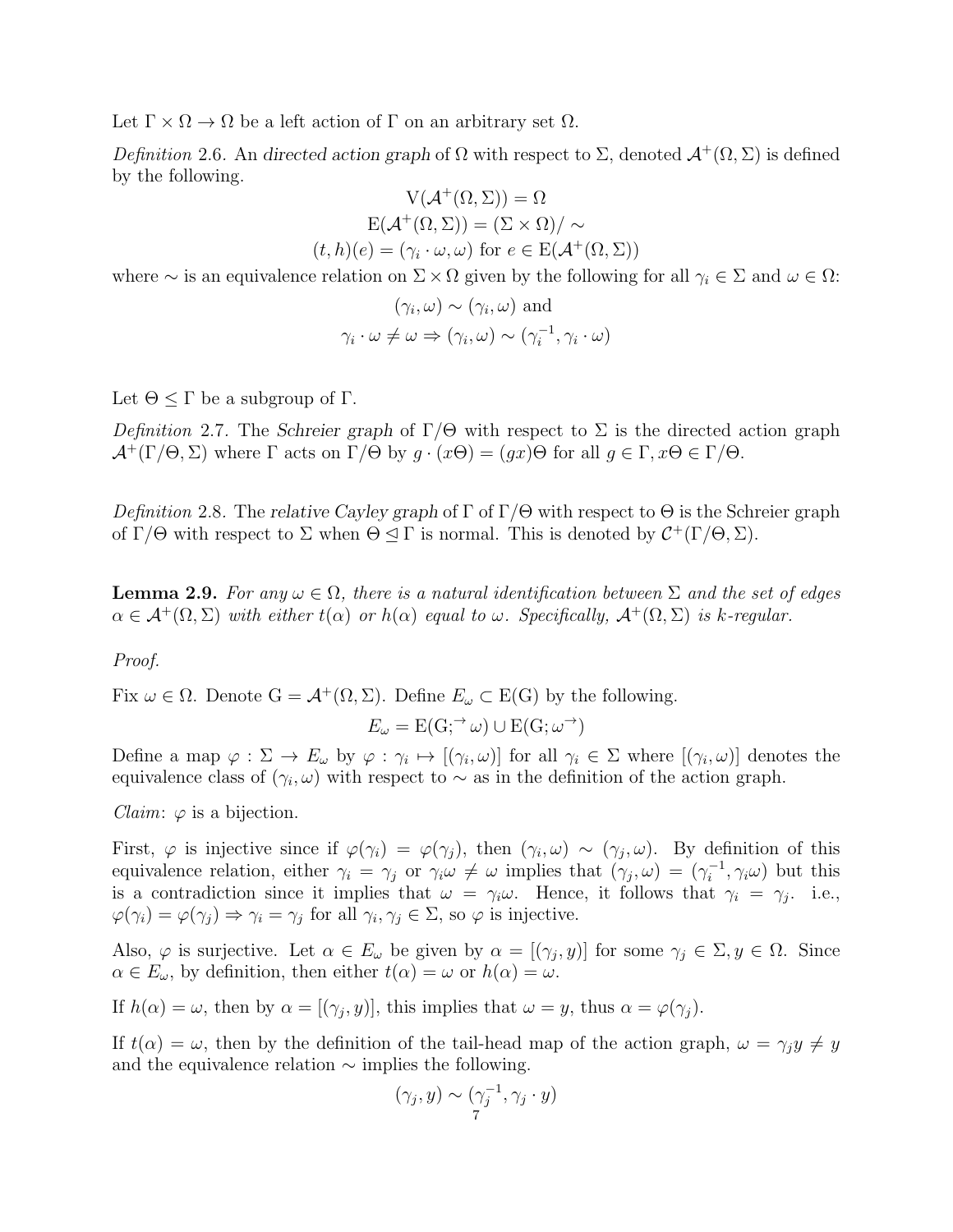$$
\Rightarrow (\gamma_j, y) \sim (\gamma_j^{-1}, \gamma_j \cdot y) = (\gamma_j^{-1}, \omega)
$$

$$
\Rightarrow \alpha = \varphi(\gamma_j^{-1})
$$

In both cases, there exists some  $\gamma \in \Sigma$  such that  $\varphi(\gamma) = \alpha$ . Thus,  $\varphi$  is surjective. Hence, for each  $\omega \in \Omega$ , there exists a bijection between  $\Sigma$  and  $E_{\omega}$ , and thus  $G = \mathcal{A}^+(\Omega, \Sigma)$  is  $|\Sigma| = k$ -regular.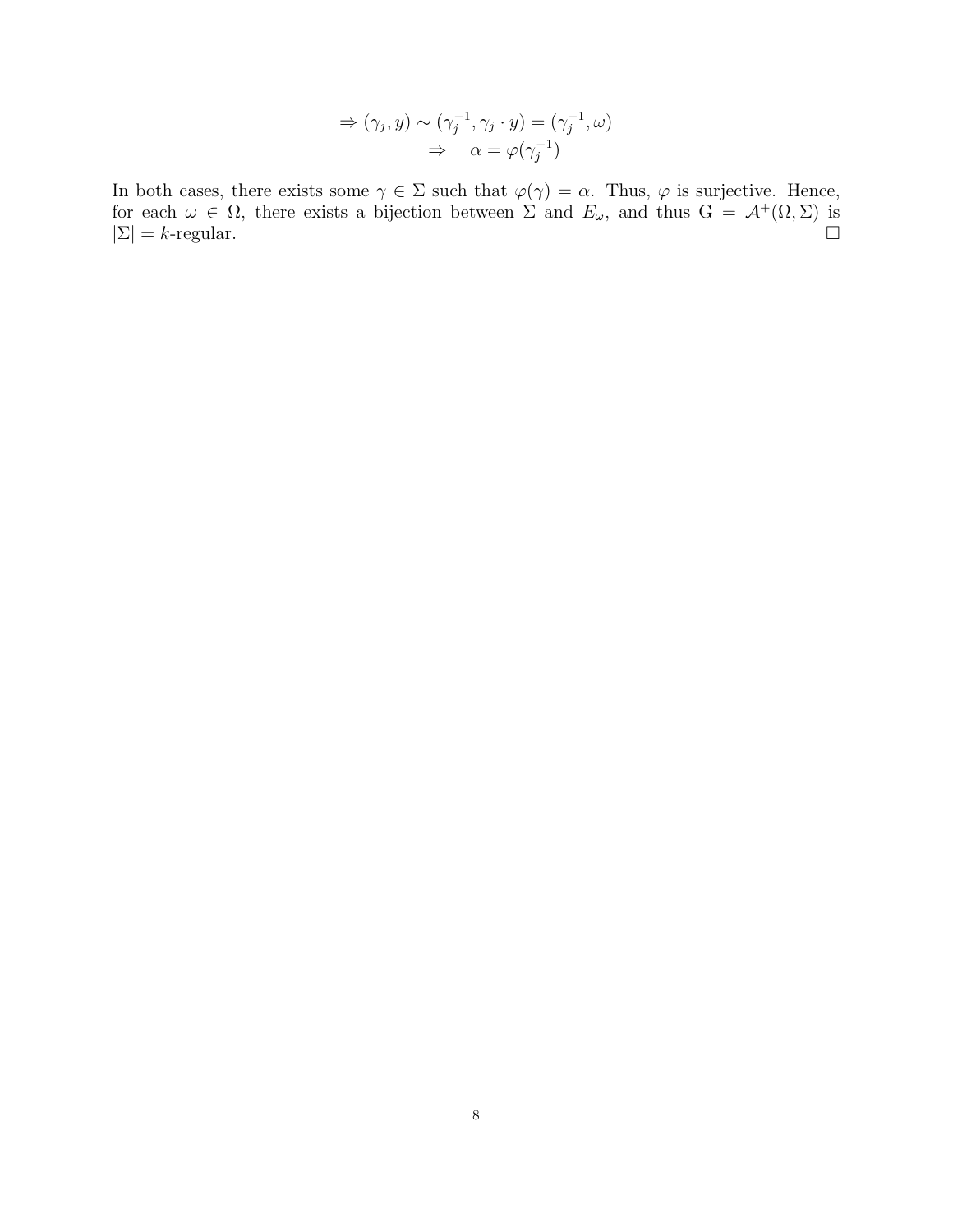### 3. Expanders: General

Let  $G = (V, E, E \xrightarrow{(t,h)} V^2)$  be a finite symmetric k-regular graph  $\rightsquigarrow |V| = n$ Let  $X \subset V$  and  $\overline{X} = V \setminus X$ .

Definition 3.1. Recall the following definition.

 $E(G; X, \overline{X}) = \coprod_{x \in X} \coprod_{y \in \overline{X}} E(G; x, y)$  where  $E(G; x, y)$  is the set of edges from vertex x to vertex  $y$ .

i.e.,  $E(G; x, y) = \{e \in E \mid t(e) = x, h(e) = y\}.$ 

Definition 3.2. The expansion constant  $h(G)$  of a finite graph is

$$
h(G) = \min_{X \subsetneq V, X \neq \emptyset} \left\{ \frac{|E(G; X, \overline{X})|}{\min\{|X|, |\overline{X}|\}} \right\}
$$
  
\n
$$
\Rightarrow \quad h(G) = \min_{X \subsetneq V, X \neq \emptyset} \left\{ \frac{|E(G; X, \overline{X})|}{|X|} \middle| |X| \leq \frac{n}{2} \right\}
$$

One could ask why the former implies the latter and why we only look at subsets of size less than or equal to  $\frac{n}{2}$ . Suppose that  $X \subset V$  and  $|X| > \frac{n}{2}$  $\frac{n}{2}$ . Then, clearly  $|\overline{X}| \leq \frac{n}{2}$  and hence  $\min\{|X|, |\overline{X}|\} = |\overline{X}|$ . i.e., " $Y'' = \overline{X} \subset V$  is already considered in the above definition of the expansion constant  $h(G)$  since  $|Y| \leq \frac{n}{2}$ . So it makes sense to only consider the subsets of V that have size less than  $\frac{n}{2}$ , since all others are accounted for by taking the minimum of the sizes of a subset and its respective complement.

Corollary 3.3.  $h(G) > 0 \Leftrightarrow G$  is connected.

Let  $\{G\}_{i\in I}$  be a family of finite symmetric graphs.

Definition 3.4.  $\{G\}_{i\in I}$  is a weak (one-sided) expander family if the following conditions hold.

- $(1) |V_i| \to \infty$ - i.e., for all  $n \geq 1$ , there exist only finitely many  $i \in I$  such that  $|V_i| \leq n$ .
- (2)  $\liminf_{i\in I} h(G_i) \geq h$  for some  $h > 0$ .
- (3) max $\{\deg(v) \mid i \in I \text{ and } v \in V(G_i)\} \leq k \text{ for some } k > 0.$

Let  $\{G\}_{i\in I}$  be a family of finite, symmetric, and k-regular graphs where  $|V(G_i)| = n_i$  for each  $i \in I$ .

Definition 3.5.  ${G}_{i\in I}$  an absolute expander family (or strong expander) if the following conditions hold.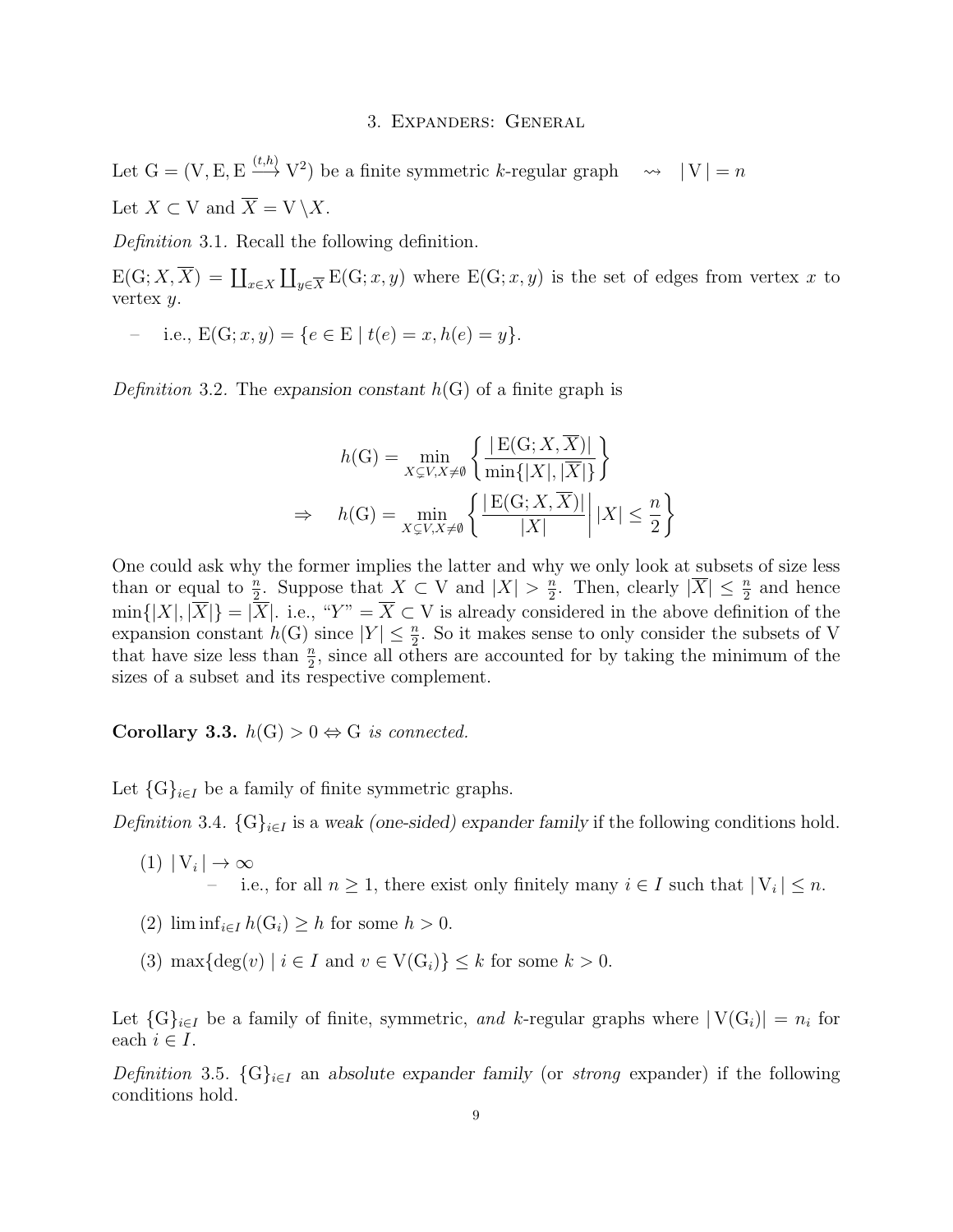$(1) |V_i| \to \infty$ 

(2)  $\limsup_{i \in I} \max\{|\alpha_2(G_i)|, |\alpha_{n_i}(G_i)\}| < k$ where  $spec(A(G_i)) = \{ \alpha_1(G_i) \geq \alpha_2(G_i) \geq \cdots \geq \alpha_{n_i}(G_i) \}$  is the set of eigenvalues of the adjacency matrix of the graph  $G_i$  in decreasing order.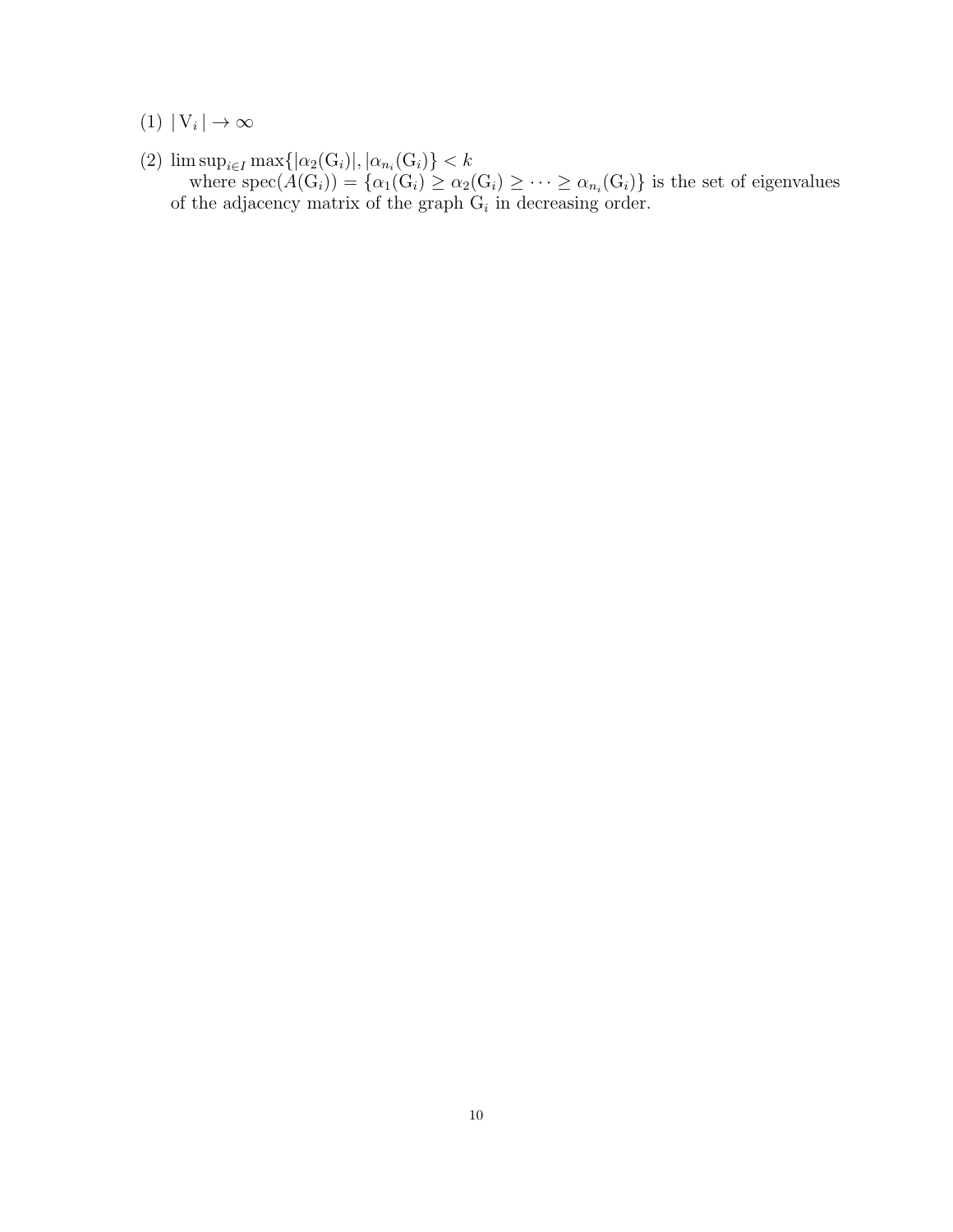#### 4. Cayley graphs as expanders

Let  $\Gamma$  be a group,  $\Sigma = (\gamma_1, \gamma_2, \dots, \gamma_k) \in \Gamma^k$  be an arbitrary k-tuple of group elements as before, and let  $G = Cay(\Gamma, \Sigma)$  be the Cayley graph on  $(\Gamma, \Sigma)$ .

Definition 4.1. The distance between any two vertices  $x, y \in V$  is the minimum length of a path between x and y, denoted  $dist_G(x, y)$ ; if no path exists between x and y, define  $dist_G(x, y) = \infty$ . If  $dist_G(x, y) \neq \infty$ , then

> $dist_G(x, y) = \min$  $\varphi \in \text{Hom}_{\tau}(\text{Path}_{d}^{+}, G)$  ${d | \varphi(0) = x, \varphi(d) = y}$

For any  $x, y \in V$ ,  $dist_G(x, y) \in \{0, 1, \dots\} \cup \infty$ .

*Remark* 4.2. dist is a metric on V and thus  $(V(G), dist_G)$  is a metric space.

Remark 4.3. The definitions of distance and diameter of graphs holds for any finite graph, not just Cayley graphs.

Definition 4.4. The diameter of G is the largest distance between any two vertices.

$$
diam(G) = \begin{cases} sup_{x,y \in V} dist_G(x,y) < \infty & \text{if } G \text{ is connected} \\ \infty & \text{if } G \text{ is disconnected} \end{cases}
$$

Remark 4.5. Recall the following definition of "big-oh notation": Let  $f, g : \mathbb{N} \to \mathbb{R}^+$ .  $f(n) =$  $O(q(n))$  iff there exist constants  $N, c > 0$  such that  $f(n) \leq c q(n)$  for all  $n > N$ . i.e., at some point,  $f$  is bounded above by a constant times  $g$ .

Let  $\{G_n\}_{n\in\mathbb{N}}$  be a sequence of finite graphs.

Definition 4.6. The sequence of finite graphs  $\{G_n\}_{n\in\mathbb{N}}$  has logarithmic diameter iff

 $diam(G_n) = O(log | G_n |)$ 

Let  $\{\Gamma_n\}_{n\in\mathbb{N}}$  be a sequence of finite groups.

Definition 4.7.  $\{\Gamma_n\}_{n\in\mathbb{N}}$  has logarithmic diameter if there exists some  $d \in \mathbb{Z}_{>0}$  such that there exists a sequence  $\{\Phi_n\}_{n\in\mathbb{N}}$  where for each  $n, \Phi_n \subset \Gamma_n$  is a symmetric subset with  $|\Phi_n| = d$ , so that the sequence of Cayley graphs  $(\text{Cay}(\Gamma_n, \Phi_n))_{n \in \mathbb{N}}$  has logarithmic diameter.

Let  $\Gamma$  be a group,  $\Sigma = (\gamma_1, \gamma_2, \dots, \gamma_k) \in \Gamma^k$  be an arbitrary k-tuple of group elements as before.

Definition 4.8. A word of length n in  $\Sigma$  is an element of the direct product  $\Sigma^n$ . If w =  $(w_1, \ldots, w_n) \in \Sigma^n$ , then w evaluates to g (or g can be expressed as w) iff  $g = w_1 \cdot w_2 \cdots w_n$ .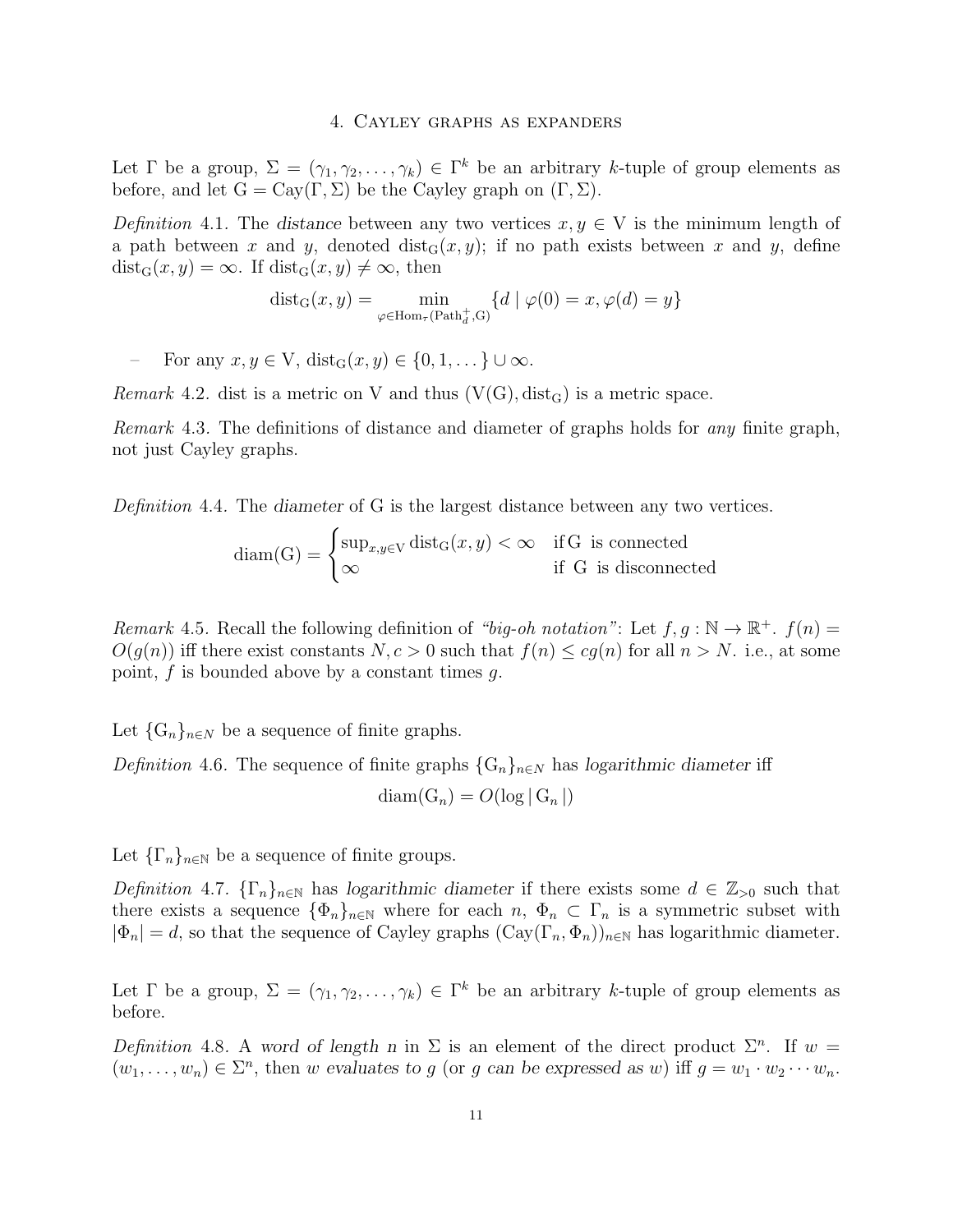Example 4.9. Let  $\Gamma = \mathbb{Z}$  and  $\Sigma = \{-1, 1, 2, 5\}.$ 

Then,  $w = (1, 2, 1)$  is a word of length 3 in  $\Sigma$  and  $w' = (2, 2)$  is a word of length 2. Since  $4 = 1 + 2 + 1 = 2 + 2$ , both w and w' evaluate to 4. That is, an element of the group can be expressed non-uniquely as a word in  $\Sigma$ .

Let  $g \in \Gamma$  be such that it can be expressed as a word in  $\Sigma$ .

Definition 4.10. The word norm of g in  $\Sigma$  is the minimal length of any word in  $\Sigma$  which evaluates to g.

Convention  $\rightarrow$  Word of length 0 evaluates to the identity.

Using the assumptions at the beginning of this section:  $\Gamma$  is a group,  $\Sigma \subset \Gamma$  be an arbitrary k-tuple of group elements, and  $G = Cay(\Gamma, \Sigma)$ .

# Proposition 4.11.

- (1) G is connected if and only if every element of  $\Gamma$  can be expressed as a word in  $\Sigma$ .
- (2) If  $a, b \in \Gamma$  and there exists a path from a to b, then  $dist_G(a, b) = word norm$  of  $a^{-1}b \in$ Σ.
- (3) diam(G) equals the maximum of the word norms in  $\Sigma$  of elements of  $\Gamma$ .

### Proof.

- (1) This is exactly equivalent to saying G is connected  $\Leftrightarrow \Sigma$  generates Γ, as shown in Proposition [1.13](#page-3-0)
- (2) Suppose there exists a path of length d from a to b, i.e.,  $\text{Hom}_{\tau}(\text{Path}_{d}^{+}, G) \neq \emptyset$ . Let  $(g_0, g_1, \ldots, g_d)$  denote the vertices of this path in G. That is,  $a = g_0, b = g_d$ . Define

$$
\gamma_j = g_{j-1}^{-1} g_j
$$
 for all  $j = 1, 2, ..., d$ 

By definition of of the  $(g_0, \ldots, g_d)$  path and the Cayley graph G on  $(\Gamma, \Sigma)$ , then  $\gamma_j \in \Sigma$  for all j and there exists an edge in the Cayley graph from  $g_{j-1}$  to  $g_j$  by definition. Then, the following holds by construction.

$$
\gamma_1 \gamma_2 \cdots \gamma_d = g_0^{-1} g_1 g_1^{-1} g_2 \cdots g_{d-1}^{-1} g_d
$$

$$
\gamma_1 \gamma_2 \cdots \gamma_d = g_0^{-1} g_d = a^{-1} b
$$

Thus,  $(\gamma_1, \gamma_2, \ldots, \gamma_d)$  is a word of length d in  $\Sigma$  that evaluates to  $a^{-1}b$ .

On the other hand, every word of length d in  $\Sigma$  that evaluates to  $a^{-1}b$  can be associated with a path of length  $d$  in G from  $a$  to  $b$ . This is done by taking each element of the word as a vertex in the path. Now,  $dist_G(a, b)$  is the minimal length of all possible paths from  $a$  to  $b$ , which by the given correspondence, equals the minimal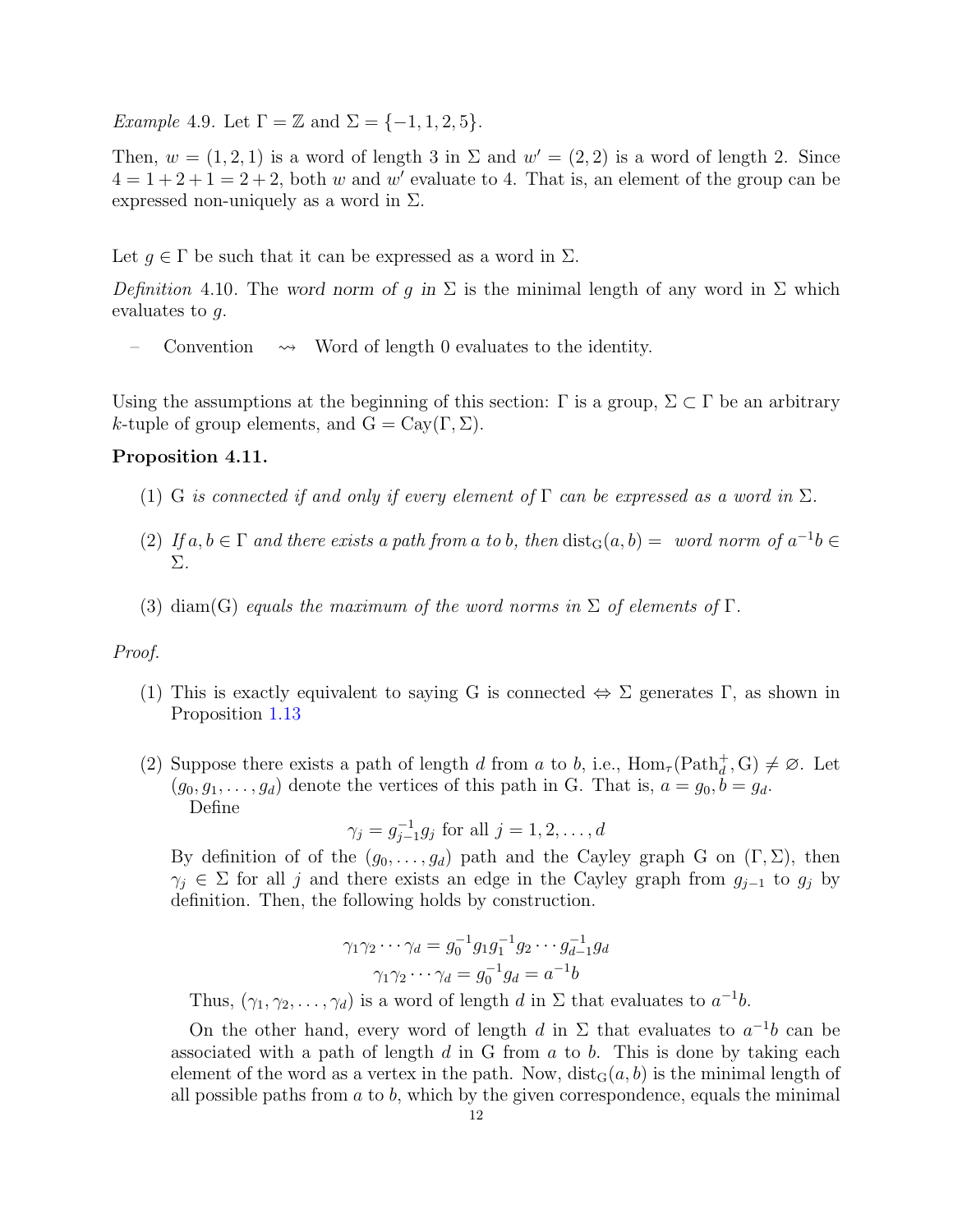length of all words in  $\Sigma$  that evaluate to  $a^{-1}b$ . By definition, this is equivalent to the word norm of  $a^{-1}b$  in  $\Sigma$ .

(3) If  $g \in \Gamma$ , then by part (2) of this proposition,  $dist_G(e, g)$  is the word norm of g. By definition of  $diam(G)$  as a supremum, then

$$
diam(G) \ge \max_{g \in \Gamma} dist_G(e, g)
$$

So diam(G) is greater than the maximum of the word norms of all  $q \in \Gamma$ . By (2), every distance is a word norm, and hence  $diam(G)$  attains the maximum and is equal to the maximum of the word norms in  $\Sigma$  of elements of  $\Gamma$ .

 $\Box$ 

Remark 4.12. Part (3) of the above proposition asserts that the word norm of a group element  $g \in \Gamma$  equals the distance from the identity element e to g in  $G = Cay(\Gamma, \Sigma)$ .

Motivation for constructing expanders: What assumptions are needed to conclude that a family of Cayley graphs is an expander?

**Theorem 1.** Expansion in Subgroups of  $SL_2(\mathbb{Z})$ 

Let  $\Sigma \subset SL_2(\mathbb{Z})$  be any finite subset,  $\Theta = \langle \Sigma \rangle$  be the subgroup generated by  $\Sigma$ , and let p be a prime. Define

$$
G_p = Cay(SL_2(\mathbb{F}_p), \Sigma)
$$

as the Cayley action graph of the finite quotient group  $SL_2(\mathbb{F}_p)$  with respect to the reduction modulo p of the set  $\Sigma$ .

Then

 ${G_p}_{p \geq p_0}$  is expander  $\Leftrightarrow G$  is connected for all  $p \geq p_0$  and some  $p_0$ 

**Corollary 4.13.** Let  $k \geq 1, k \in \mathbb{Z}$ . Define the subset  $\Sigma \subset SL_2(\mathbb{Z})$  as follows.

$$
\Sigma = \left\{ \begin{pmatrix} 1 & \pm k \\ 0 & 1 \end{pmatrix}, \begin{pmatrix} 1 & 0 \\ \pm k & 1 \end{pmatrix} \right\} \subset SL_2(\mathbb{Z})
$$

For a prime p, let  $\Sigma_p :=$  the image of  $\Sigma$  modulo p.

If  $p \nmid k$ , then  $\text{Cay}(SL_2(\mathbb{F}_p), \Sigma_p)$  is connected, so  $(\text{Cay}(SL_2(\mathbb{F}_p), \Sigma_p))_{p\nmid k}$  is expander.